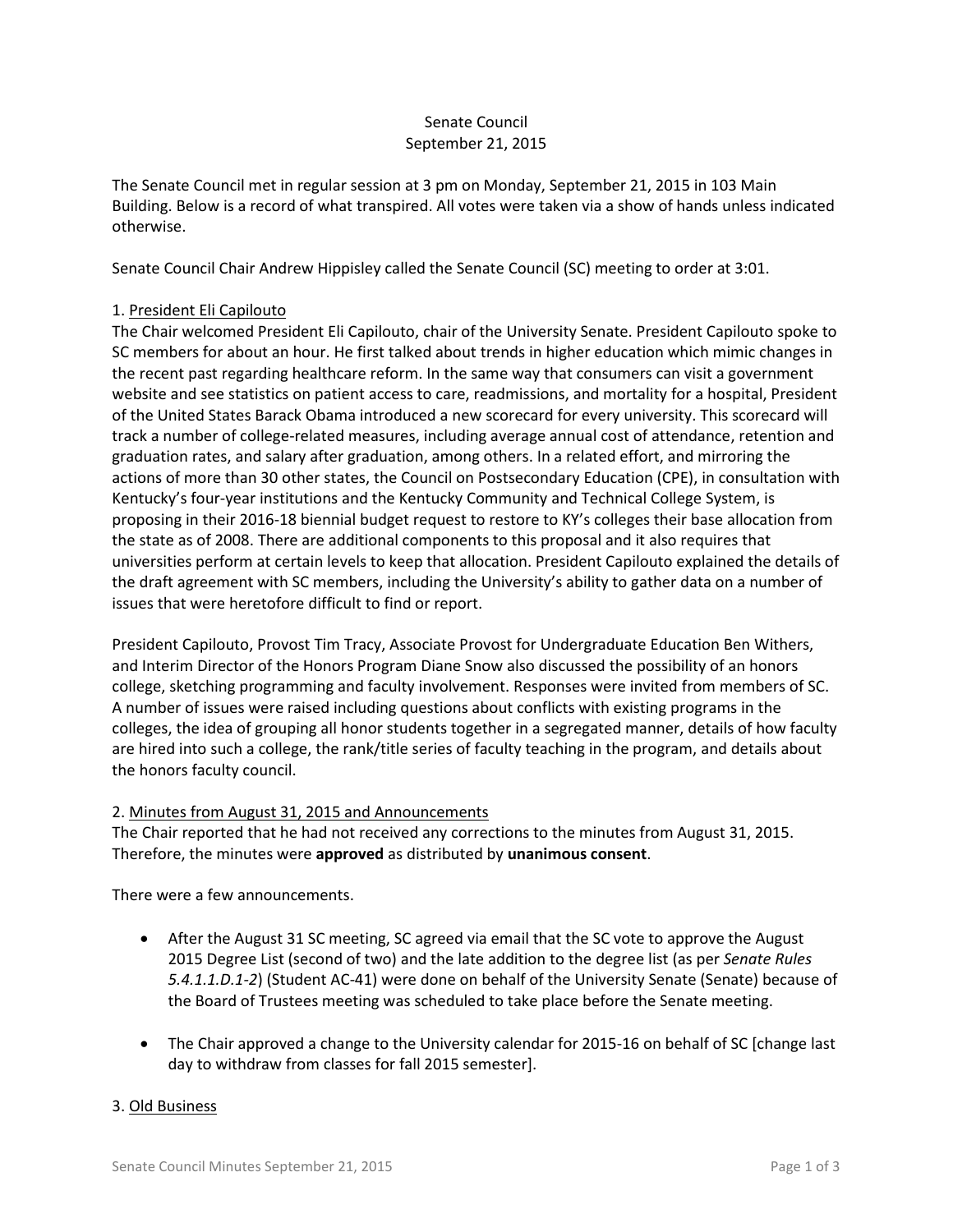## a. Proposed Ad Hoc Committee on Nominations

The Chair said that the agenda item was sparked by an off-the-cuff comment by Watt about the amount of time SC spends on identifying nominees for various Senate and University committees. After very brief discussion, it appeared that there was support for a discussion on this issue during a future meeting when more time could be dedicated to it. The Chair said he would place the item on an agenda in the near future.

# 4. Thursday Football Game

Due to the number of guests, the Chair suggested they introduce themselves and give their role in the planning for the Thursday football game. Guest Lance Broeking, director of Parking and Transportation, and Guest Jay Blanton, explained the timelines for communicating with campus about changes in parking and bus routes. Both Broeking and Blanton reiterated that while special plans are in place to ensure smooth and continued University operations, classes are to go on as scheduled. There were comments and questions from SC members, particularly about the cancellation of classes and/or midterm exams. Broeking reassured SC that there was no intent to allow the game to be a conflict with academics. Porter worried that students and faulty alike would decide to cut their losses and skip Thursday classes. Student representative Biery concurred with Porter. Broeking outlined the communication plan.

#### 5. Committee Reports

## a. Senate Advisory Committee on Privilege and Tenure - Mary Kay Rayens, Chair

#### i. 2014-15 Final Report

Guest Mary Kay Rayens, chair of the Senate's Advisory Committee on Privilege and Tenure for the 2014- 15 year, reported on the SACPT's activities during that year which comprised a single case.

#### b. Ad Hoc Committee to Review the Confucius Institute - Wally Ferrier, Chair

#### i. Final Report

Guest Wally Ferrier, chair of the Ad Hoc Committee to Review the Confucius Institute, presented that committee's final report. Ferrier said that the review overall was positive and there was no evidence of external influence in the hiring, teaching, budgeting, etc. that is undertaken by UK's Confucius Institute (UKCI). Ferrier drew SC members' attention to the recommendations in the report that were intended to strengthen faculty oversight and ensure transparency of UKCI.

Grossman **moved** to accept the recommendations of the Ad Hoc Committee to Review the Confucius Institute and Mazur **seconded**. A **vote** was taken and the motion **passed** with none opposed.

## c. Senate's Academic Planning and Priorities Committee (SAPPC) – Wally Ferrier, Chair

#### i. Final Report on Standardized Meeting Patterns

Ferrier, chair of the SAPPC, shared the SAPPC's report on standardized meeting times. SC members discussed whether or not department-controlled classroom space should also comply with the proposed standardized times for classroom space controlled by the Registrar. Many SC members who expressed an opinion said that all space should be required to comply with the standardized meeting time, in part because if the many "department-controlled" classroom spaces do not have to comply, it defeats the purpose of having standardized meeting times. Ferrier noted that some SAPPC members were under the impression that meeting times were already standardized. He added that when speaking with faculty about the issue, faculty members who taught at odd times thought such courses were few and far between, even though nonstandard times comprise almost 30% of all meeting schedules.